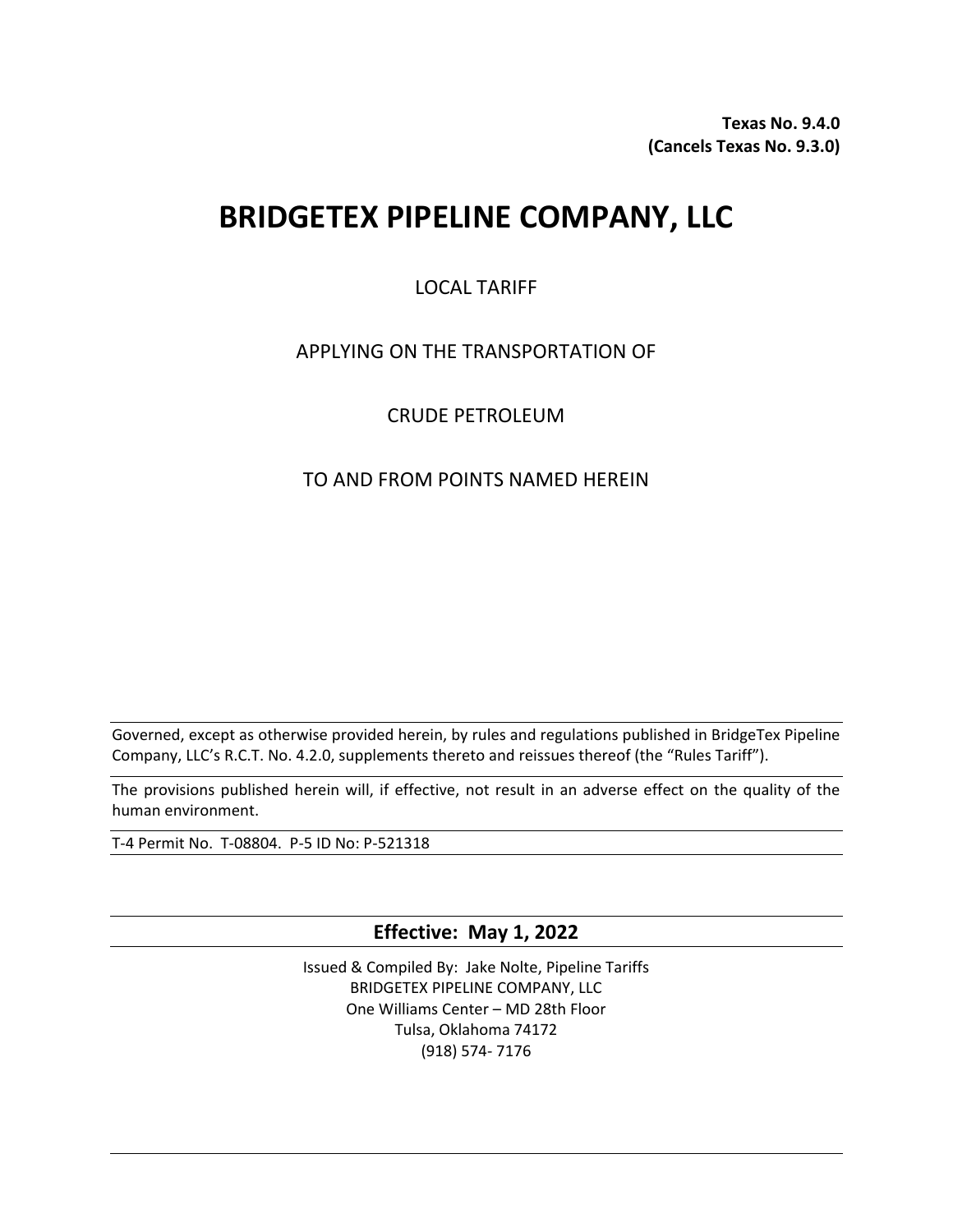#### **TABLE OF RATES**

#### *All Rates are for pipeline transportation only. All rates are in cents per Barrel.*

| Item No. | <b>FROM</b><br>(Origin)<br>(Note 1) | ТΟ<br>(Destination)<br>(Note 2) | Local/Uncommitted<br><b>Shipper Rate</b> | [W] Volume Incentive<br>Rate (10,000 - 12,000<br>Barrels per day)<br>(Note 4) |
|----------|-------------------------------------|---------------------------------|------------------------------------------|-------------------------------------------------------------------------------|
| 200      | Bryan, TX                           | East Houston                    | $[U]$ 134.47                             | $[N]$ 65.00                                                                   |

#### **NOTES APPLICABLE TO TABLE OF RATES**

- **Note 1:** The origin ("Origin") for this tariff is the inlet flange to the BridgeTex II Facilities (as defined in this Note 1) located in Bryan, Texas. The BridgeTex II Facilities means, collectively, the pipeline and the associated facilities and improvements, whether owned or leased by BridgeTex Pipeline Company, LLC ("Carrier"), to transport Crude Petroleum from Midland, Texas, Colorado City, Texas, or the Origin to the Destination (as defined in Note 2), on throughput capacity resulting from an expansion of the Existing Carrier Facilities (as defined in this Note 1) from the Origin. The "Existing Carrier Facilities" means, collectively, the Original Carrier Facilities (as defined in this Note 1) and the Bryan Facilities (as defined in this Note 1). The "Original Carrier Facilities" means, collectively, the pipeline and the associated facilities and improvements, whether owned or leased by Carrier, to transport Crude Petroleum from Colorado City, Texas to destinations in the Houston gulf coast area, with an operating capacity of 300,000 Barrels per day. The "Bryan Facilities" means, collectively, the pipeline and associated facilities and improvements, whether owned or leased by Carrier, to transport Crude Petroleum from Bryan, Texas to destinations in the Houston gulf coast area as effected through an expansion above the throughput capacity of the Original Carrier Facilities between Bryan, Texas and the Houston gulf coast area. This tariff only applies to shipments on the BridgeTex II Facilities and does not apply to shipments on the Existing Carrier Facilities. Under R.C.T. No. 4.2.0, Item 190, supplements thereto, reissues thereof, shipper must provide origination facilities.
- **Note 2:** The destination ("Destination") for this tariff is that certain delivery location into Carrier's tankage at Magellan's East Houston Terminal located at 7901 Wallisville Road, Houston, Texas, which is connected to and capable of receiving Crude Petroleum from Carrier's pipeline facilities.
- **Note 3:** At any time that the Pipeline Proration Procedures are in effect pursuant to Item 150 of the Rules Tariff, nominations and transportation under this tariff (i.e., from the Bryan, Texas Origin) will be subordinate to all nominations and transportation under Carrier's Texas No. [W] 5.12.0 5.11.0, supplements thereto and reissues thereof (i.e., from the Midland, Texas and Colorado City, Texas origins).
- **[N] Note 4:** For any shipper who ships and delivers, in its name, an average of at least 10,000 Barrels per day in any calendar month, up to 12,000 Barrels per day in any calendar month, Carrier will invoice the Shipper at the Volume Incentive Rate set out in this Item. Carrier will invoice the shipper at the Local/Uncommitted Shipper Rate set out in this Item: (a) If shipper averages fewer than 10,000 Barrels per day shipped in a calendar month; or (b) for all Barrels shipper ships in excess of 12,000 Barrels per day.